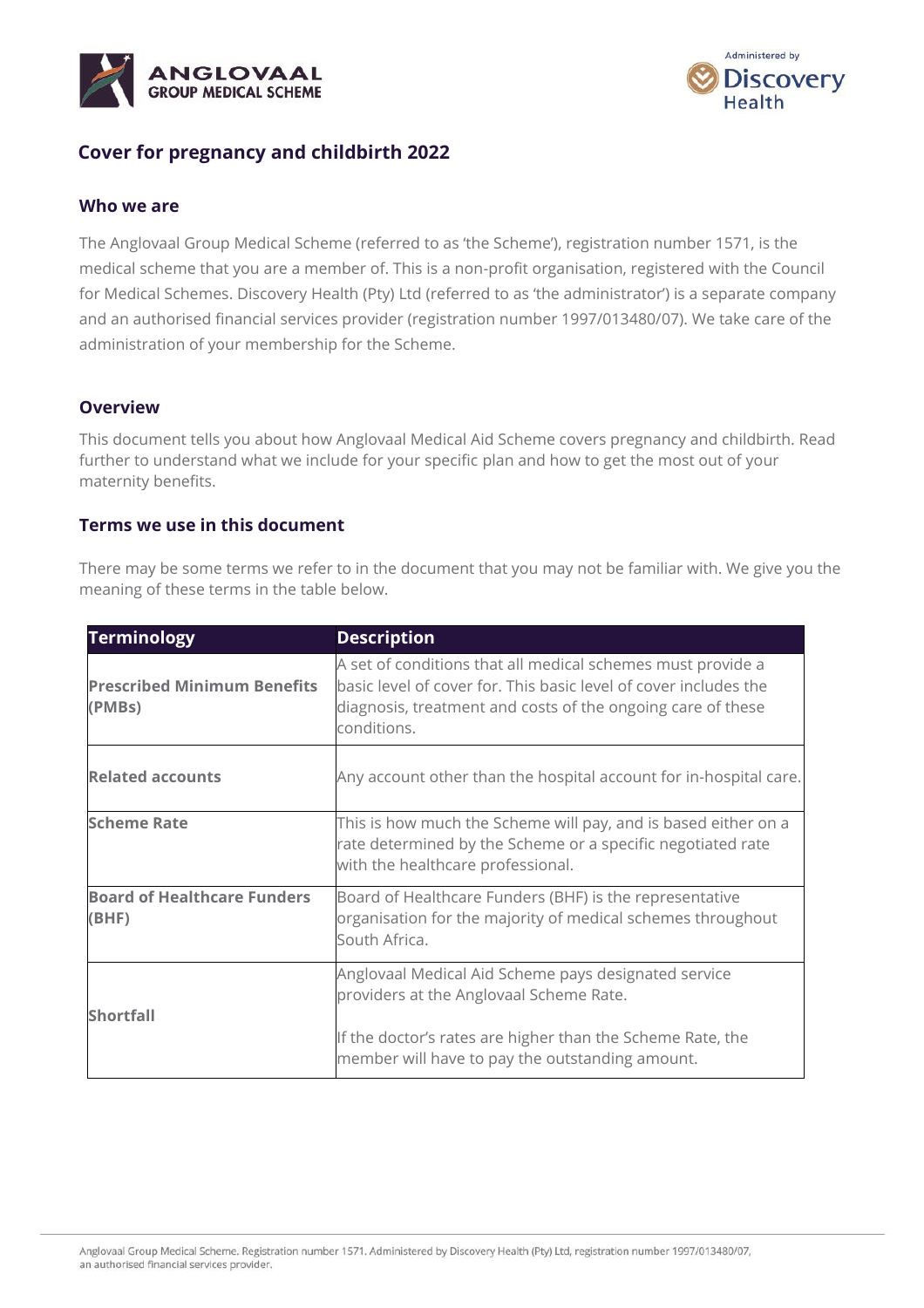



## **You get comprehensive maternity and post-birth benefits**

For expecting mothers and children under the age of 2 years, a defined basket of both pre-and post-natal care becomes available upon registration on the Maternity Programme. The Scheme will cover these up to the Scheme Rate, which will not affect your day-to-day benefits.

#### **Antenatal classes and consultations**

You are covered for up to **5 antenatal classes** with a **registered nurse** and **8 antenatal consultations** with a **GP, Gynaecologist or Midwife**.

#### **Ultrasound scans and prenatal screening**

You are covered for up to two **2D ultrasound scans** including one nuchal translucency test. **3D** and **4D scans are paid up to the rate we pay for 2D scans**. You are also covered for one **Non-Invasive Prenatal Test (NIPT)** or a **Chromosome Test**. You have the option to choose between **one Chromosome test** or **Non-Invasive Prenatal Test (NIPT)**, if you meet the clinical entry criteria.

#### **Essential registered devices**

Members have cover for up to **R5 755 with 25%** co-payment for **essential registered devices** from the Maternity Benefit eg breast pumps and smart thermometers. These items must be registered products that are bought from registered providers.

#### **Blood tests**

You have cover for a defined basket of blood tests per pregnancy from the Maternity Benefit. These tests include:

- To confirm pregnancy (bHCG) Glucose
- 
- Syphilis (RPR and TPHA) Anaemia (Haemoglobin)
- 
- 
- HIV (Elisa) Blood cross-matching (Rh antigen)
	-
- German Measles (Rubella) Blood group (A, B and O antigen)

## **Birth-related benefits**

#### **Your cover for your hospital stay depends on the type of delivery**

You have cover for your delivery from your Hospital Benefit, once approved. Where we confirm cover, we will give you an authorisation number to use when booking your bed at the hospital.

You have cover for **three (3) days** and **two (2) nights** for a **normal delivery** and **four (4) days** and **three (3) nights** for a **caesarean section**, if approved. The day of the delivery is counted as day one. If you need to stay in hospital longer than the number of days we approved, your doctor will need to send a letter to motivate why you need to stay in hospital longer.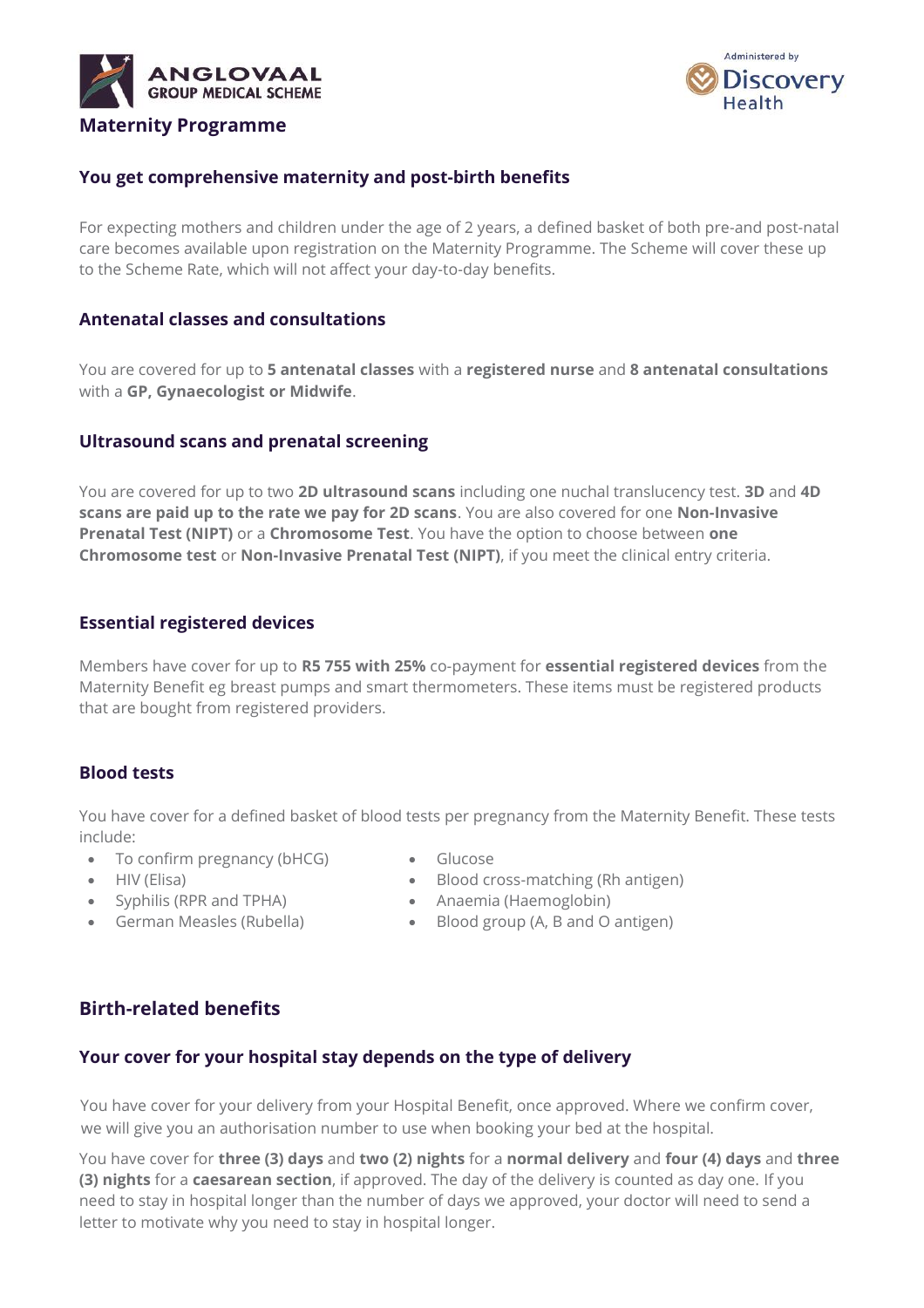



#### **We cover home births with a registered midwife**

Home births are covered from the Hospital Benefit. We will cover the cost of a midwife who is registered with BHF and has a valid practice number up to the maximum Scheme Rate that the limit on your plan option covers, for up to three days after the delivery.

## **We cover water births in hospital or at home**

If you choose to have a water birth in hospital, we will pay for up to three (3) days and two (2) nights. If you choose to have a water birth at home, we will pay for the cost of the hire of a birthing pool from your Hospital Benefit. This must be hired from a provider who has a registered practice number.

If you choose to have a water birth or normal delivery at home, we will pay for up to two (2) days' midwifery care (including delivery) from your Hospital Benefit. The midwife must be registered with a valid practice number.

## **Private ward cover**

You have private ward cover up to **R2 320** per day for their approved hospital stay for the delivery. If you require an extended length of stay it will be covered in a general ward, once approved.

## **GP and Specialist visits**

Your baby is covered for up to **two** visits with a **GP**, **paediatrician** or an **ENT** from the Maternity Benefit over the two-year period.

#### **Post-natal consultation**

Pre or post-natal classes are limited to **5** consultations with a registered nurse.

#### **Lactation consultation**

You are covered for **one** lactation consultation with a registered nurse or lactation specialist at the Scheme Rate. Benefit is available from the date of activation.

#### **Nutrition assessment**

You are covered for **one** nutrition assessment with a dietitian at the Scheme Rate. Benefit is available from the date of activation.

#### **Mental Health**

You are covered for up to **two** mental health consultations with a counsellor or psychologist at the Scheme Rate. Benefit is available from the date of activation.

## **Contact us**

Tel: **0860 100 693** • PO Box 536 Rivonia 2128 • [www.avgms.co.za.](http://www.avgms.co.za/)